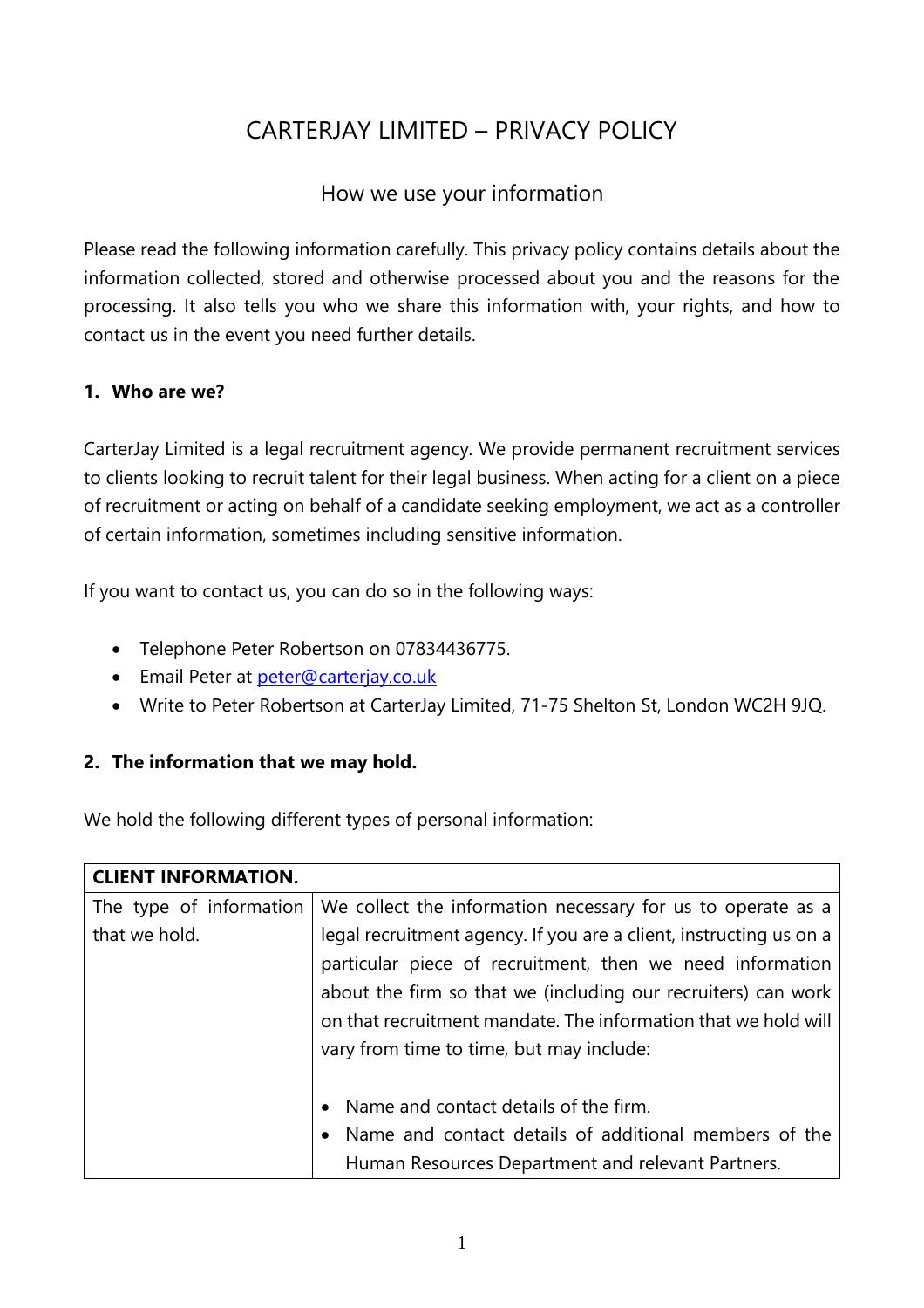|                                            | Any further information provided by the client in the                                                                                                                                                               |  |  |  |
|--------------------------------------------|---------------------------------------------------------------------------------------------------------------------------------------------------------------------------------------------------------------------|--|--|--|
|                                            | relevant job specifications and/or communications.                                                                                                                                                                  |  |  |  |
|                                            | Financial details, such as salary and bonus.                                                                                                                                                                        |  |  |  |
|                                            |                                                                                                                                                                                                                     |  |  |  |
| Why we hold it.                            | We use this information:                                                                                                                                                                                            |  |  |  |
|                                            | So that we can work on a particular piece of recruitment for<br>our clients.<br>To allow us to find appropriate candidates for our clients.<br>To better understand legal market trends.<br>For marketing purposes. |  |  |  |
| Why we are allowed to                      | Consent - When you provide this information to us you<br>$\bullet$                                                                                                                                                  |  |  |  |
| use the information.                       | consent for us to work with you.                                                                                                                                                                                    |  |  |  |
|                                            | Contract - We need this information to perform the contract                                                                                                                                                         |  |  |  |
|                                            | between us and the client.                                                                                                                                                                                          |  |  |  |
|                                            | Legitimate interest – We have a legitimate interest in being                                                                                                                                                        |  |  |  |
|                                            | able to operate as a recruitment agency.                                                                                                                                                                            |  |  |  |
|                                            |                                                                                                                                                                                                                     |  |  |  |
| Who we will share the<br>information with. | • We will share your information with our candidates when                                                                                                                                                           |  |  |  |
|                                            | you have roles or opportunities that may interest them.                                                                                                                                                             |  |  |  |
|                                            | See section 3 below for who else we may share your<br>information with.                                                                                                                                             |  |  |  |
|                                            |                                                                                                                                                                                                                     |  |  |  |
| How long we will hold the                  | We will keep details of roles and job specifications for as                                                                                                                                                         |  |  |  |
| information for.                           | long as is necessary for us to use your information as                                                                                                                                                              |  |  |  |
|                                            | described above or to comply with our legal obligations.                                                                                                                                                            |  |  |  |
|                                            | We may keep contact details for the lifespan of the                                                                                                                                                                 |  |  |  |
|                                            | company, for marketing purposes (although if you ask us                                                                                                                                                             |  |  |  |
|                                            | not to we shall delete them when they are no longer needed<br>for other purposes).                                                                                                                                  |  |  |  |
|                                            | We will keep any electronic records (including emails) for up                                                                                                                                                       |  |  |  |
|                                            | to 8 years after the end of a particular piece of recruitment                                                                                                                                                       |  |  |  |
| has concluded.                             |                                                                                                                                                                                                                     |  |  |  |
|                                            | If there is a dispute between us, for example you have not                                                                                                                                                          |  |  |  |
|                                            | paid us, or you have made a complaint, then we may keep                                                                                                                                                             |  |  |  |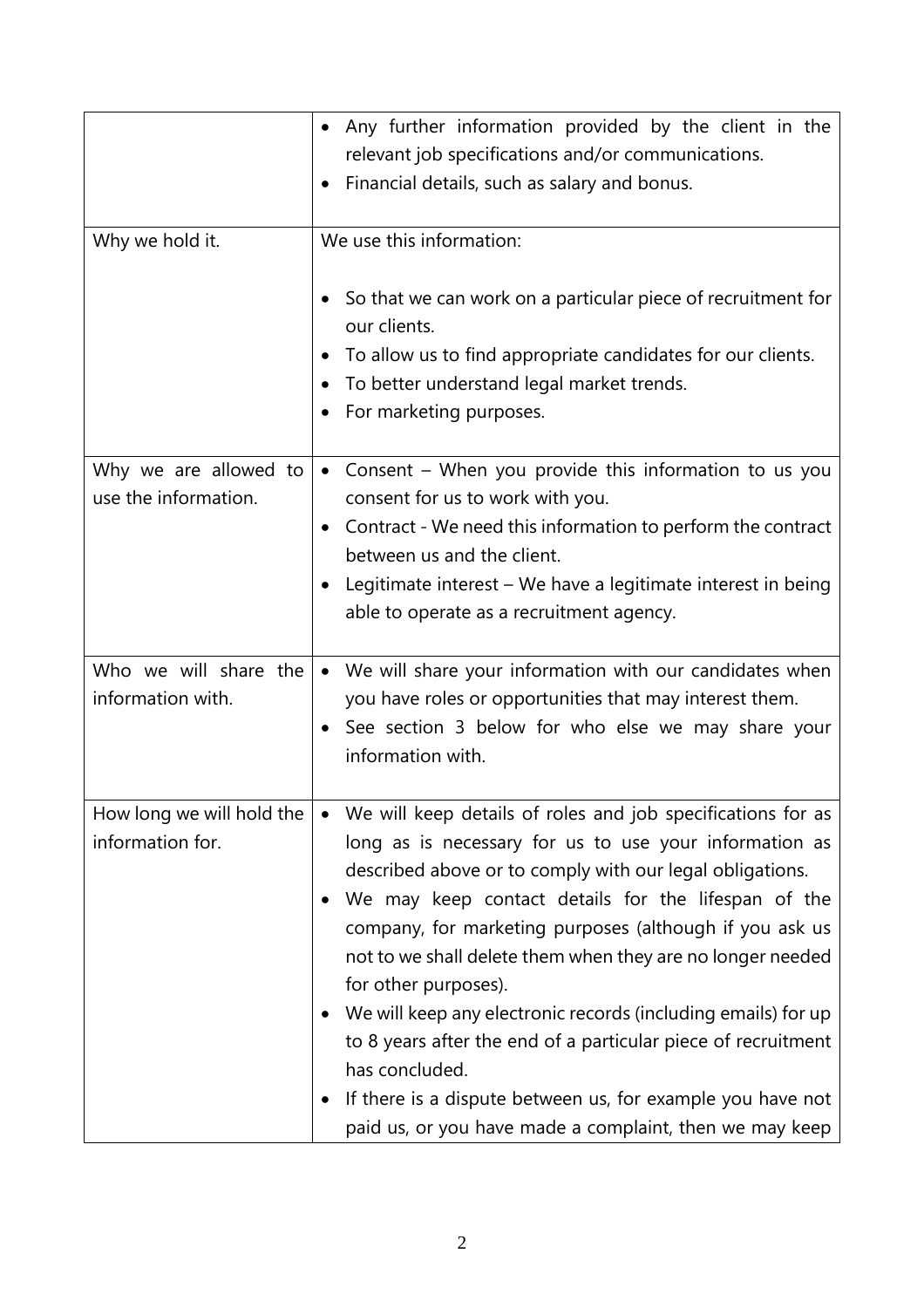|                                   | that information for longer, for up to 3 years until the<br>dispute has finally been resolved.                                                                                                      |
|-----------------------------------|-----------------------------------------------------------------------------------------------------------------------------------------------------------------------------------------------------|
| How we obtain the<br>information. | We may obtain information about you from the following<br>sources:<br>Directly from you, via email or phone.<br>• From your website.<br>• From publicly available sources, such as the legal press. |

| <b>CANDIDATE INFORMATION.</b>            |                                                                                                                                                                                                                                                                                                                                                                                                                                                                                                                                                                                                                                                                                                                                                                                                                                                                                                                                       |  |
|------------------------------------------|---------------------------------------------------------------------------------------------------------------------------------------------------------------------------------------------------------------------------------------------------------------------------------------------------------------------------------------------------------------------------------------------------------------------------------------------------------------------------------------------------------------------------------------------------------------------------------------------------------------------------------------------------------------------------------------------------------------------------------------------------------------------------------------------------------------------------------------------------------------------------------------------------------------------------------------|--|
| The type of information<br>that we hold. | We collect the information necessary for us to operate as a<br>legal recruitment agency. If you are a candidate, that we (and<br>our recruiters) are working with, in search of new employment,<br>then we need information about you so that we can find you a<br>suitable role. The information that we hold will vary from time<br>to time, but may include:<br>Name and contact details.<br>$\bullet$<br>Education, training and employment details.<br>$\bullet$<br>Additional details provided by you on your CV.<br>Financial details, such as salary and bonus.<br>٠<br>Right to work details.<br>In certain circumstances, we may need to collect and<br>$\bullet$<br>process sensitive personal data about you which for<br>example may include information about your health<br>(including details of any sick leave taken in previous roles)<br>or whether you are a member of any professional or trade<br>associations. |  |
| Why we hold it.                          | We use this information:<br>To allow us to find the candidate appropriate employment.<br>$\bullet$<br>So that we can work on a particular piece of recruitment for<br>$\bullet$<br>our clients.<br>For marketing purposes.                                                                                                                                                                                                                                                                                                                                                                                                                                                                                                                                                                                                                                                                                                            |  |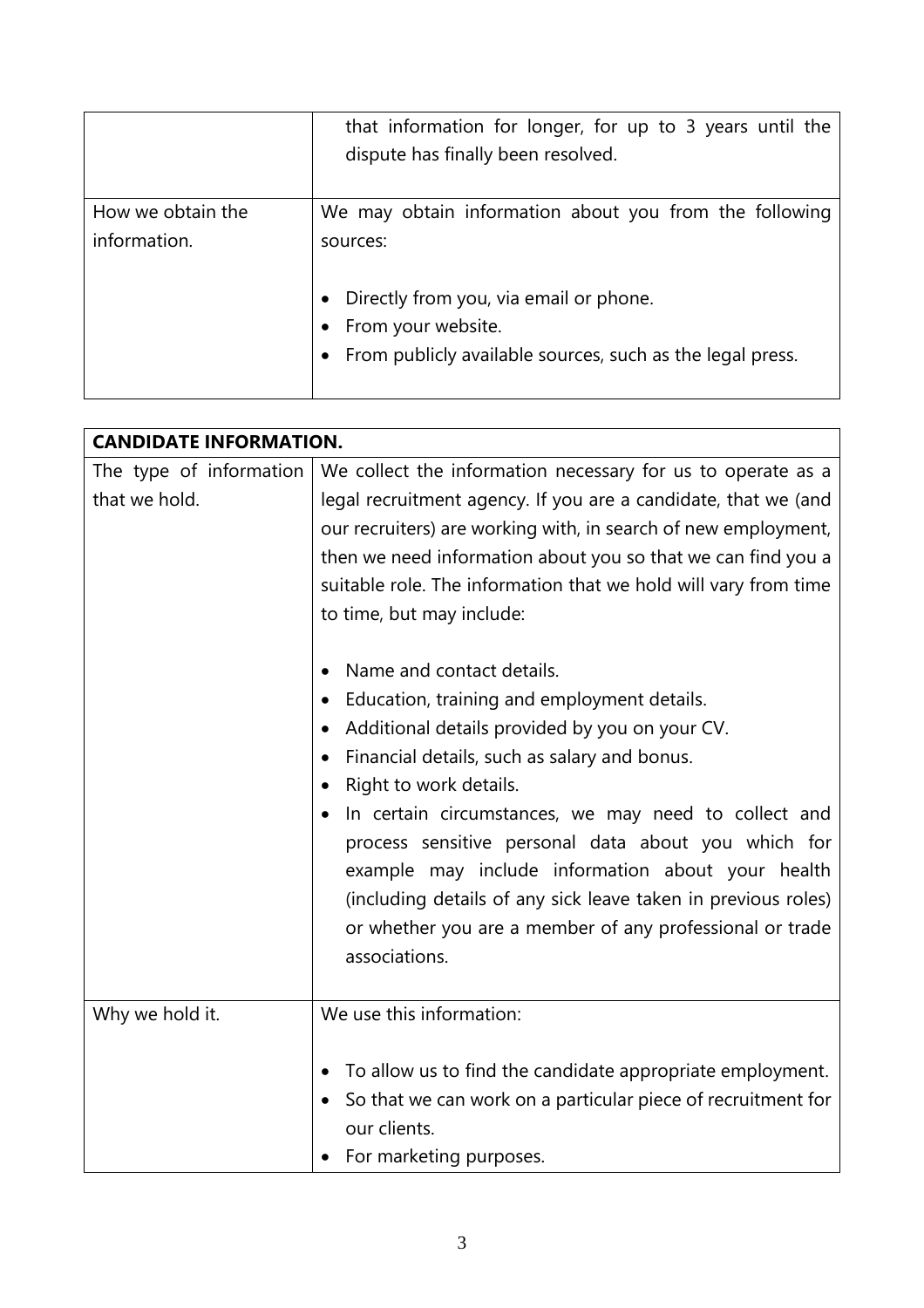| Why we are allowed to<br>use the information.<br>Who we will share the | • Consent - When you provide this information to us you<br>consent for us to work with you.<br>Contract – We need this information to perform the contract<br>between us and the client.<br>Legitimate interest - We have a legitimate interest in being<br>able to operate as a recruitment agency.<br>• We will share your information with our clients if/when you                                                                                                                                                                                                                                                                                                                                               |  |
|------------------------------------------------------------------------|---------------------------------------------------------------------------------------------------------------------------------------------------------------------------------------------------------------------------------------------------------------------------------------------------------------------------------------------------------------------------------------------------------------------------------------------------------------------------------------------------------------------------------------------------------------------------------------------------------------------------------------------------------------------------------------------------------------------|--|
| information with.                                                      | consent to a role or approach.<br>See section 3 below for who else we may share your<br>information with.                                                                                                                                                                                                                                                                                                                                                                                                                                                                                                                                                                                                           |  |
| How long we will hold the<br>information for.                          | We will keep your details for as long as is necessary for us<br>to use your information as described above or to comply<br>with our legal obligations.<br>We may keep contact details for the lifespan of the<br>company, for marketing purposes (although if you ask us<br>not to we shall delete them when they are no longer needed<br>for other purposes).<br>• We will keep any electronic records (including emails) for up<br>to 8 years after the end of a particular piece or recruitment<br>has concluded.<br>If there is a dispute between us, for example you have made<br>a complaint, then we may keep that information for longer,<br>for up to 3 years until the dispute has finally been resolved. |  |
| How we obtain the<br>information.                                      | We may obtain information about you from the following<br>sources:<br>Directly from you, via email or phone.<br>Directly from you when you apply for a role via our website.<br>From your company website, where there is a public profile.<br>From sources such as LinkedIn, where you have provided a<br>public profile.<br>From publicly available sources, such as the legal press.                                                                                                                                                                                                                                                                                                                             |  |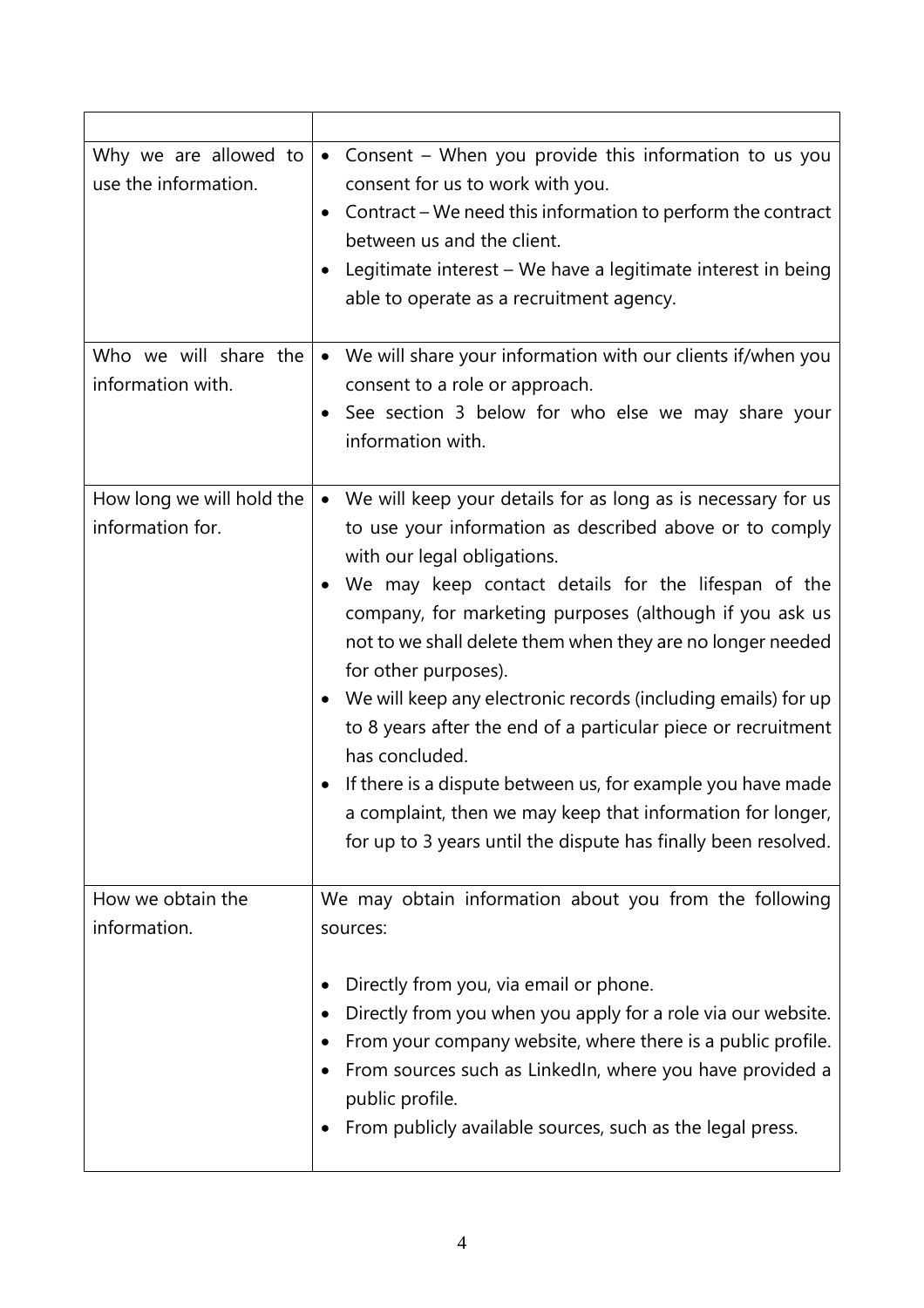## **3. Other people we may provide information to.**

In addition to what is set out in section 2 above we may also share information with the following people.

#### **Employees of CarterJay Limited either present or future.**

We will share information with employees (including our recruiters) so that we can operate as a recruitment agency. We may also from time to time share your information with parttime staff such as researchers. Whenever we share information with anyone, we shall always do so on the grounds that it is confidential.

#### **IT support.**

We use the following third-party suppliers. These suppliers may therefore have access to your information:

- We use Google Drive and Dropbox to remotely store information in the cloud.
- We use Wix.com to host our website.

These suppliers sometimes operate outside of the UK and the EU. In the case of Dropbox and Google Drive we rely on Privacy Shield arrangements (an acknowledge by the EU commission that the provider has adequate security provisions in place – to obtain further details see [https://ec.europa.eu/info/law/law-topic/data-protection/data-transfers-outside-eu/eu-us](https://ec.europa.eu/info/law/law-topic/data-protection/data-transfers-outside-eu/eu-us-privacy-shield_en)[privacy-shield\\_en\)](https://ec.europa.eu/info/law/law-topic/data-protection/data-transfers-outside-eu/eu-us-privacy-shield_en).

#### **Legal advice and disputes.**

We may need to share your information with our legal advisors. If there is a dispute between us or you make a complaint, we may also need to share your information with any person adjudicating on that dispute or complaint.

#### **At your request.**

There may be circumstances where you ask us to disclose your information to somebody, for example you ask us for a reference.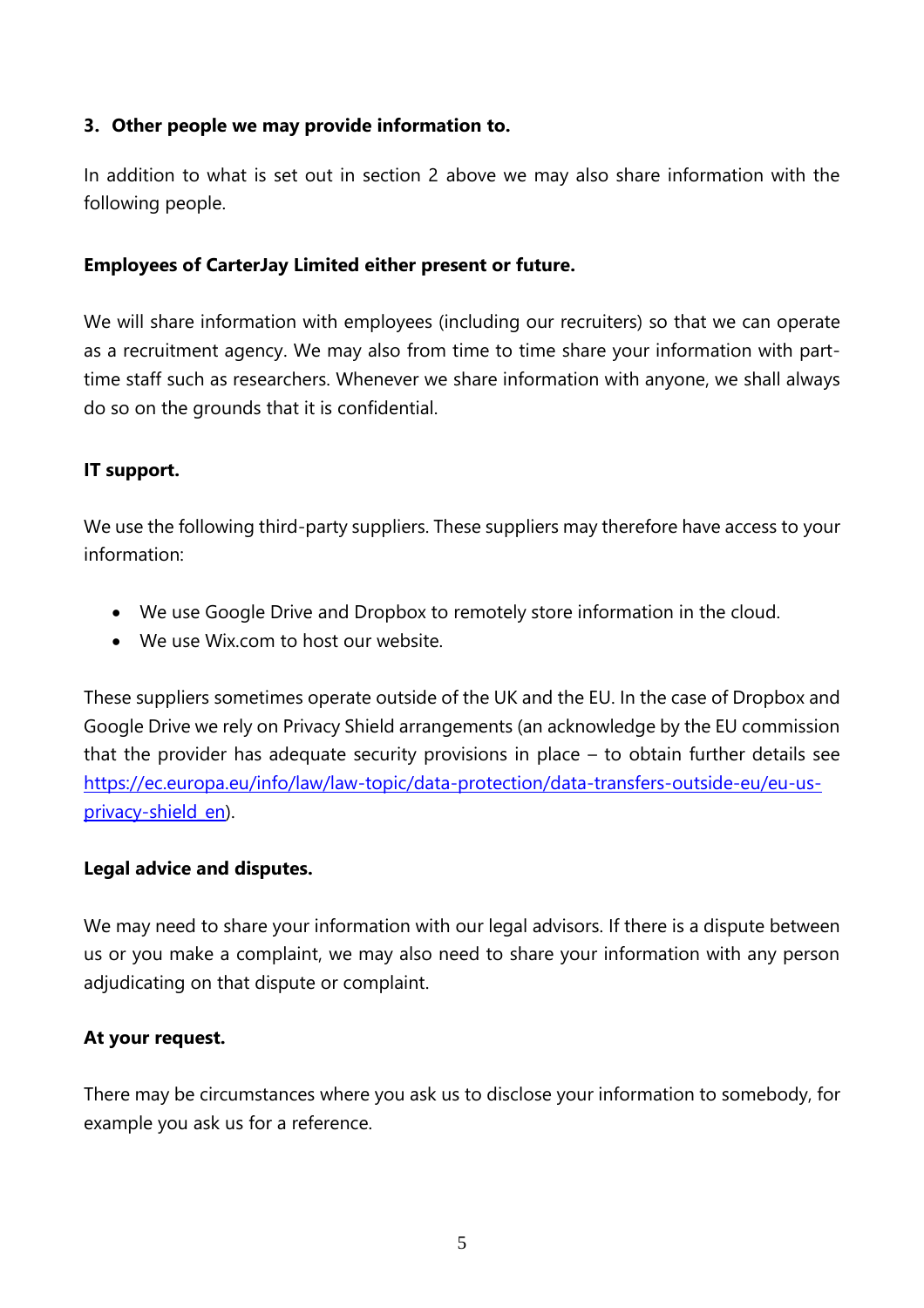## **4. Marketing.**

Occasionally we put on events or training that may be of interest to you. We may use your personal information to contact you about such events or training, but we will only do so where:

- We have your express consent; or
- You are a client or a candidate with whom we have worked with, and a request has been made to not contact you. If you do not wish to receive such communications, please just let us know.

#### **5. Legitimate Interests.**

Where we have referred to having a legitimate interest to use any of your information, then we have balanced our legitimate interest against your rights and interests to have your information protected. If you would like details about how we have done this, please contact us. You may also object to us processing the information in this way – see the "right to object" in section 7 below.

#### **6. Withdrawal of consent.**

Where we rely on your consent to use your information you may withdraw that consent at any time by contacting us using the details in section 1 above. We shall then stop using your information, unless there is another applicable reason for which we can use it set out in section 2 above. The withdrawal of consent shall not affect the lawfulness of any use of the information that occurred prior to the withdrawal of consent.

Please note that if you are a client or candidate and you withdraw your consent for us to use your information, then we may not be able to continue to work on your piece of recruitment/ help you secure a new role.

#### **7. Your rights.**

If we hold information about you then you have the following rights in respect of our use of that information:

 A right of access to your information and to details about how we use your information.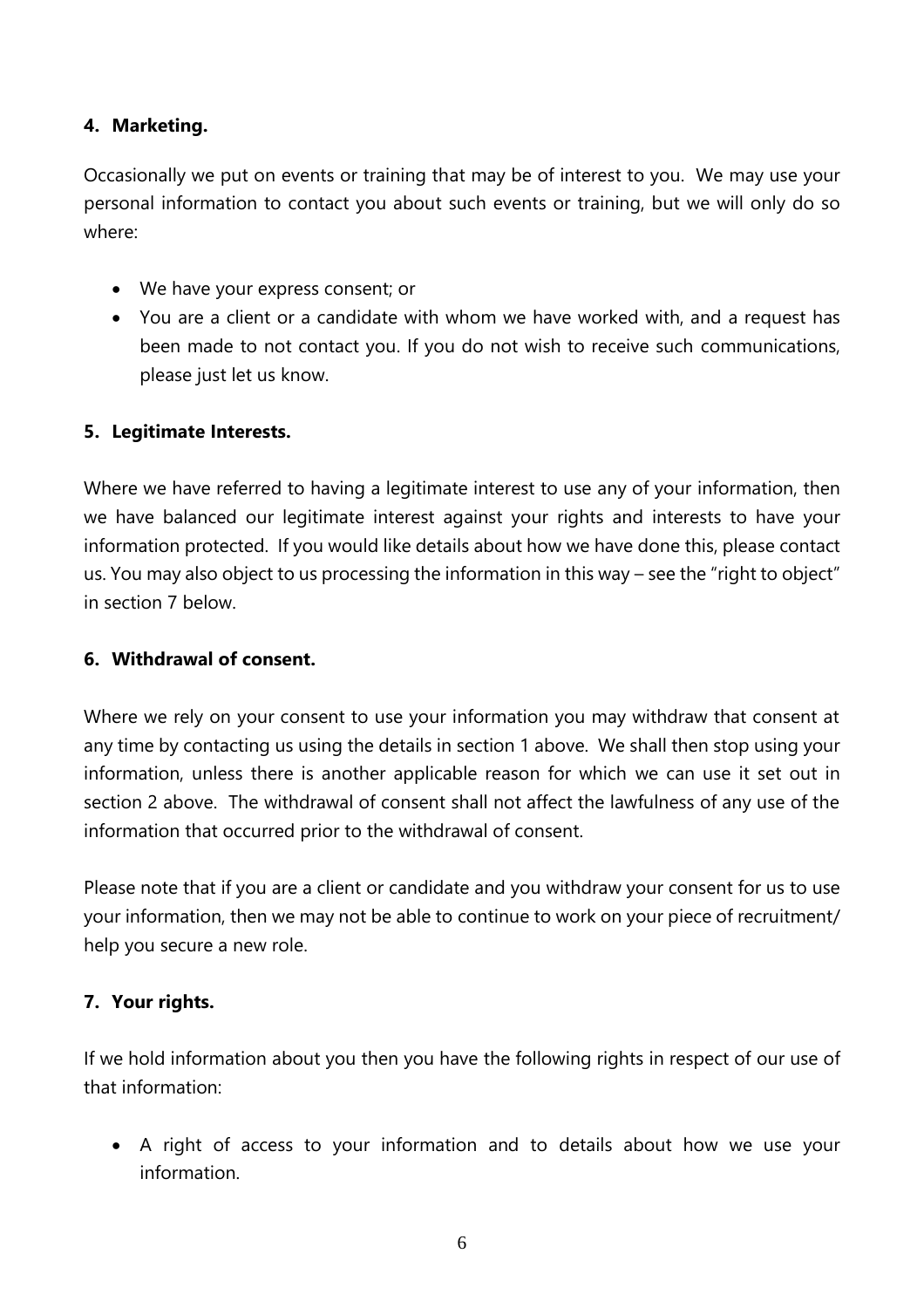- A right to rectification of inaccurate information.
- A right to have information erased (a right to be forgotten).
- A right to restrict the use that we can make of your information.
- A right to information portability.
- A right to object to the processing of your information.

To exercise any of these rights contact us using the details in section 1 above. You can find more detail about these rights below.

We will comply with any of these rights as soon as possible and in any event no later than one month from the request (although if the request is complex or there are numerous requests we may extend this by up to two further months).

We will not charge for any request, unless it is manifestly unfounded or excessive (for example because it is repetitive). If a request is manifestly unfounded or excessive then we will either charge a reasonable fee for administrative costs to comply with it, or we will tell you that we are not going to comply because it is manifestly unfounded or excessive.

## **Access to information.**

You may request access to the information that we hold about you, together with information about the purposes for which we use that information, the type of information we hold, who we disclose it to, and the length of time which we hold it for. This is commonly referred to as a subject access request.

## **Right to rectification.**

If we hold any inaccurate information about you, please let us know as soon as possible and we will correct it. You may also request that we supplement any incomplete information that we hold about you.

If we rectify or supplement any information that we hold about you then we will let any third parties to whom we have provided this information know, unless this is impossible or disproportionate. If you ask us to, we will tell you to whom we have disclosed this information.

#### **Right to erasure.**

In certain circumstances you can ask that we erase the information that we hold about you: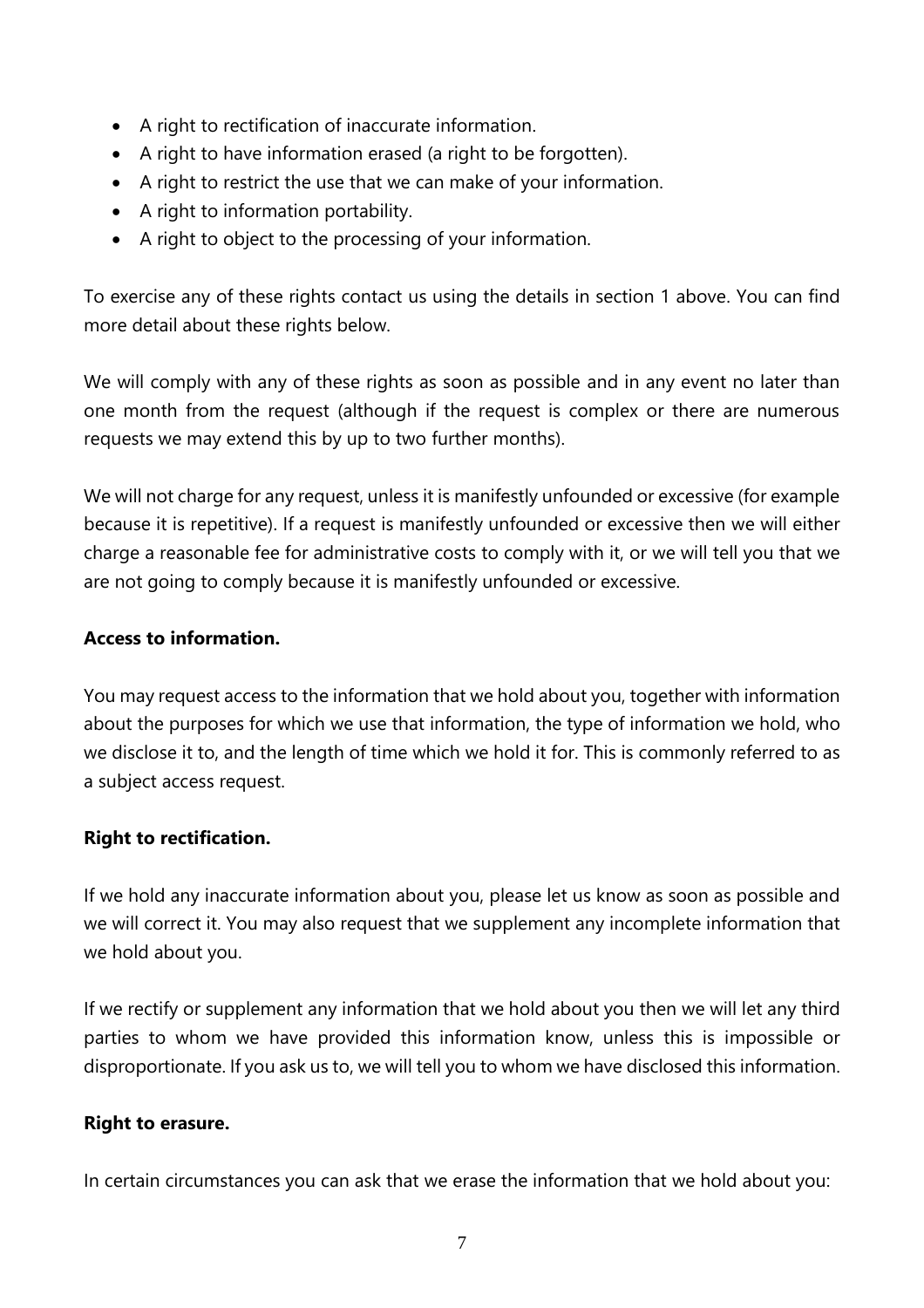- We no longer need to keep it for the purposes for which it was collected or used.
- Our only basis to process it is your consent and you withdraw that consent.
- You object to our use of the information and we do not have any overriding legitimate grounds to continue using the information.
- We are using the information unlawfully.
- We have to erase it in order to comply with a legal obligation.

If you wish to have information about you erased, please contact us and we will consider the request.

If we erase any information that we hold about you then we will let any third parties to whom we have provided this information know, unless this is impossible or disproportionate. If you ask us to, we will tell you to whom we have disclosed this information.

## **Right to data portability.**

Where our processing of your information is based on consent and the processing is carried out by automated means then you have the right to have that information provided to you in a commonly used format, provided that this is technically feasible.

## **Right to restrict processing.**

In certain circumstances you can ask that we restrict how we use your information:

- You have made a request for rectification or to supplement inaccurate information. You can ask that we restrict your processing while we deal with your request.
- The use of the information is unlawful, but you ask that we restrict our use of the information rather than delete it.
- We no longer need to use it, but you want us to keep it so that you can use it for another purpose.

In these circumstances we will stop using your information (although we may still store it).

If we restrict our use of any information that we hold about you then we will let any third parties to whom we have provided this information know, unless this is impossible or disproportionate. If you ask us to we will tell you to whom we have disclosed this information.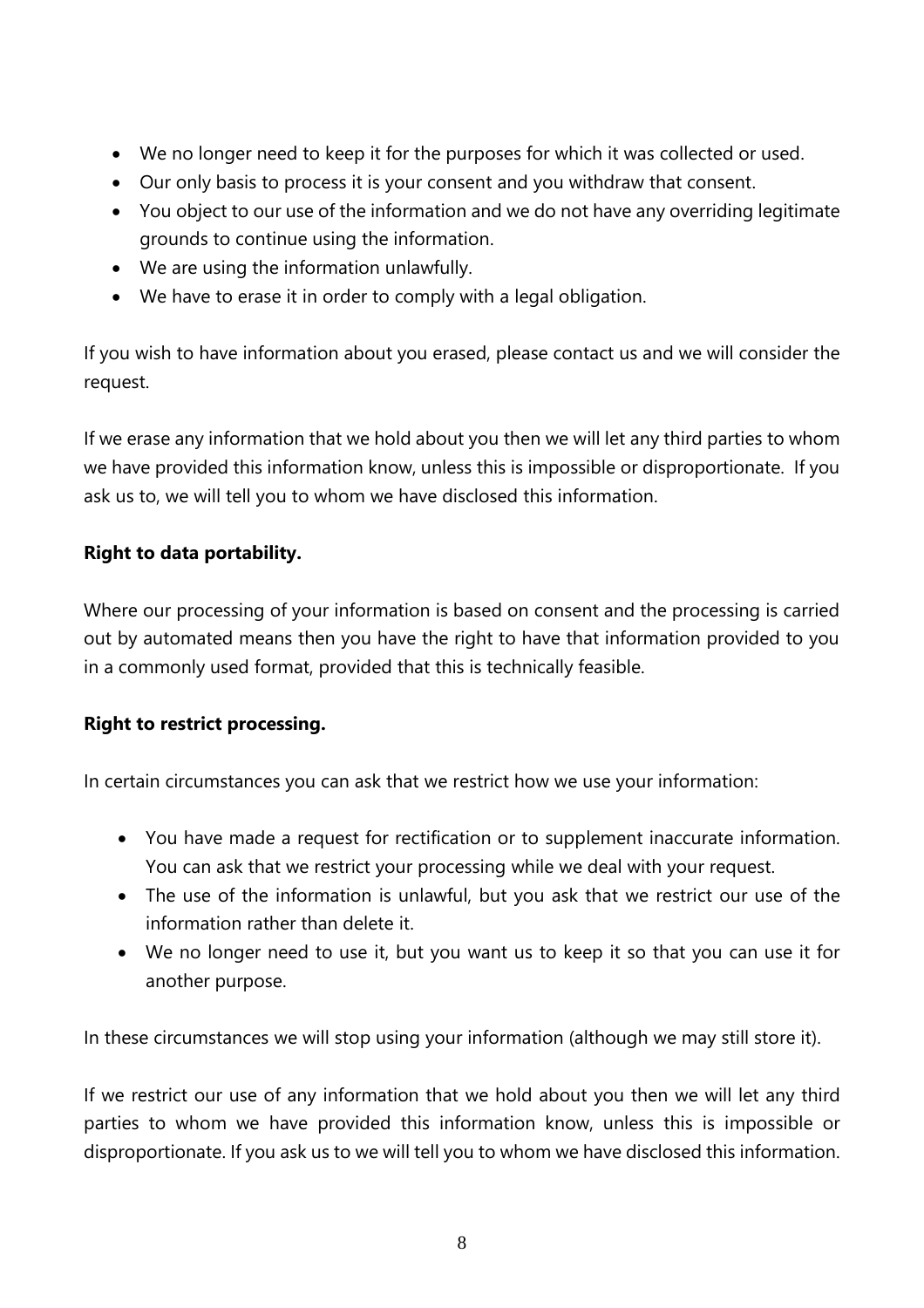## **Right to object.**

You have the right to object to us using your information where we base our use on either it being in the public interest or it being for legitimate interests (see section 2 above). If you do so and we have no other basis to process it, we can only continue to process it if we can demonstrate that we have compelling grounds to do so which override your interests.

## **8. Cookies.**

To provide you with the best possible service on our website, we use Cookies to collect your personal data when you browse. See below for our Cookie Policy.

## **9. Complaints.**

Our use of information is regulated by the Information Commissioner. If you would like to complain about us, you can contact the Information Commissioner on 0303 123 1113. More information about your right to complain can be found at https://ico.org.uk

## **10.Cookie Policy.**

Our website uses Cookies to distinguish you from other users. By continuing to browse our website, you are agreeing to our use of Cookies.

#### **What do we use Cookies for?**

Cookies are small pieces of data stored on your browser (such as Google Chrome or Safari) on your desktop, laptop, tablet or mobile phone. We use Cookies to allow the website to function correctly, to make the website easier to use and to help the website recognise your device which in turn helps it remember information about your visit e.g. preferences and settings.

Cookies allow us to monitor use of our website. We may, from time to time, generate statistics about how many visits our website gets. We may use services such as Google Analytics to do this. This allows us to keep our website up-to-date. This information will not identify you and any personal information will be treated as stated above in the Privacy Policy.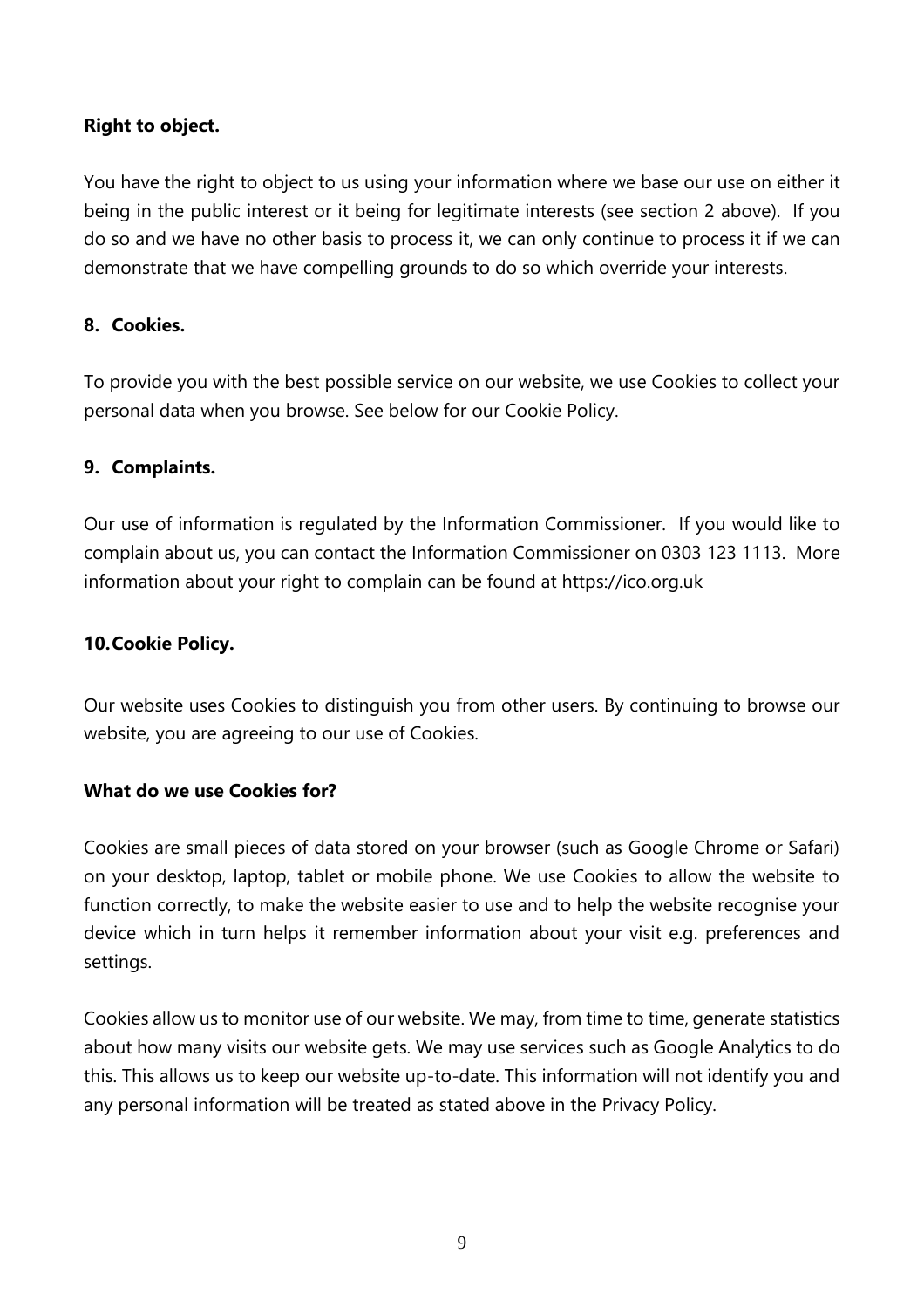We use both session and persistent Cookies. Session Cookies expire after a browser session. Persistent Cookies are stored on your device in-between browser sessions and do not expire once the browsing session closes.

#### **Types of Cookies we use.**

Essential Cookies. These Cookies are essential to allow our website to work correctly. They allow you to move around the website freely.

Performance Cookies. These Cookies provide information that helps us improve our website such as areas visited, and time spent on the website.

Functionality Cookies. These Cookies allow us to provide a more personalised website experience. They will remember if you have previously visited our website.

Targeting Cookies. These Cookies allow us to make our website more relevant to your specific interests.

We use Wix.com to host our website. The table below shows which Cookies Wix.com implements on their websites.

| Cookie Name                              | Life Span                | Purpose                                     |
|------------------------------------------|--------------------------|---------------------------------------------|
| svSession                                | Permanent                | Creates activities and BI                   |
| hs                                       | Session                  | Security                                    |
| incap_ses_\${Proxy-<br>ID}_\${Site-ID}   | Session                  | Security                                    |
| incap_visid_\${Proxy-<br>ID}_\${Site-ID} | Session                  | Security                                    |
| $nIbi_{IID}$                             | <b>Persistent Cookie</b> | Security                                    |
| <b>XSRF-TOKEN</b>                        | <b>Persistent Cookie</b> | Security                                    |
| smSession                                | Two weeks                | site<br>Identify<br>logged<br>in<br>members |